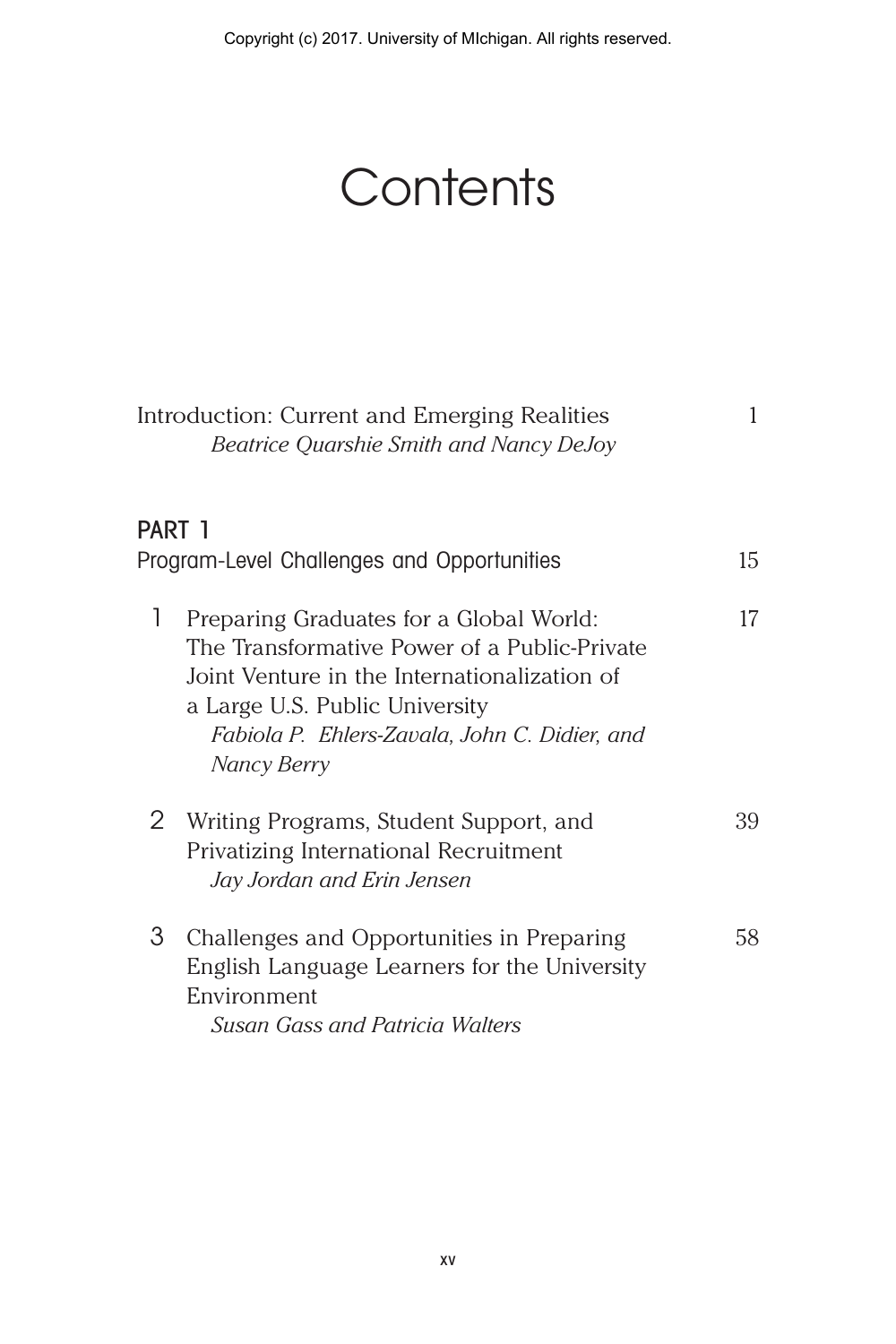| xvi | Collaborations and Innovations                                                                                                                                       |     |
|-----|----------------------------------------------------------------------------------------------------------------------------------------------------------------------|-----|
|     | PART <sub>2</sub>                                                                                                                                                    |     |
|     | Opportunities for Enhancing Teacher Training                                                                                                                         | 75  |
| 4   | "Yep, Yep. Got It": Establishing Common<br>Ground between International Teaching<br>Assistants and First-Year Composition<br><b>Students</b><br>Karla Saari Kitalong | 77  |
| 5   | Creating Inclusive Classrooms and Teaching<br>Communities<br>Joyce Meier, Yunjeong Choi, and<br>Ellen Cushman                                                        | 95  |
|     | PART <sub>3</sub><br>Multilingualism and the Revision of First-Year Writing                                                                                          | 119 |
| 6   | Intensive English Programs and First-Year<br>Composition: Bridging the Gap<br>Youmie J. Kim, Matthew J. Hammill, and<br>Paul Kei Matsuda                             | 121 |
| 7   | "Shock You Chocolate": Mobilizing Translocal<br>Networks in a First-Year Writing Course<br>Steven Fraiberg, Xiqiao Wang, and<br>Keying Wen                           | 136 |
| 8   | Strategic Content: How Globally Oriented<br>Writing Courses Can Bridge Pedagogical<br>and Political Spaces<br>Shawna Shapiro and Megan Siczek                        | 167 |